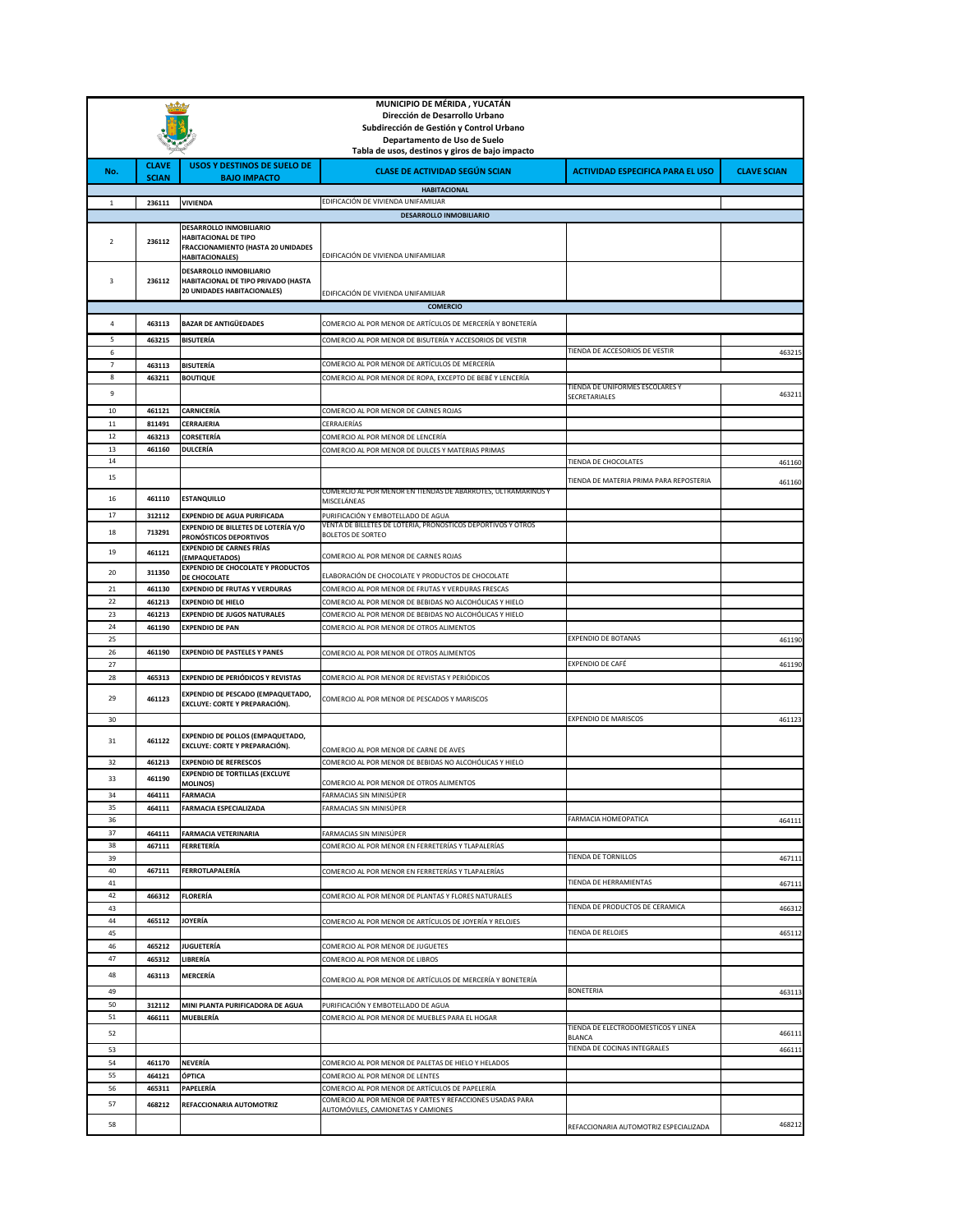| 59               | 811410           | REFACCIONARIA DE LÍNEA BLANCA                                         | REPARACIÓN Y MANTENIMIENTO DE APARATOS ELÉCTRICOS PARA EL HOGAR Y<br>PERSONALES                                                          |                                                                   |                  |
|------------------|------------------|-----------------------------------------------------------------------|------------------------------------------------------------------------------------------------------------------------------------------|-------------------------------------------------------------------|------------------|
| 60               | 465213           | SALA DE EXHIBICIÓN Y VENTA DE<br><b>BICICLETAS</b>                    | COMERCIO AL POR MENOR DE BICICLETAS                                                                                                      |                                                                   |                  |
| 61               |                  |                                                                       |                                                                                                                                          | REFACCIONARIA DE BICICLETAS                                       | 465213           |
| 62               | 461220           | <b>TABAQUERÍA</b>                                                     | COMERCIO AL POR MENOR DE CIGARROS, PUROS Y TABACO<br>COMERCIO AL POR MENOR EN TIENDAS DE ABARROTES, ULTRAMARINOS Y                       |                                                                   |                  |
| 63               | 461110           | <b>TENDEJÓN</b>                                                       | MISCELÁNEAS                                                                                                                              |                                                                   |                  |
| 64               | 461110           | <b>TIENDA DE ABARROTES</b>                                            | COMERCIO AL POR MENOR EN TIENDAS DE ABARROTES, ULTRAMARINOS Y<br>MISCEI ÁNFAS                                                            |                                                                   |                  |
| 65               | 466319           | TIENDA DE ACCESORIOS PARA LA<br>DECORACIÓN DEL HOGAR                  | COMERCIO AL POR MENOR DE OTROS ARTÍCULOS PARA LA DECORACIÓN DE<br><b>INTERIORES</b>                                                      |                                                                   |                  |
| 66               | 238210           | TIENDA DE ACCESORIOS PARA SEGURIDAD                                   | INSTALACIONES ELÉCTRICAS EN CONSTRUCCIONES                                                                                               |                                                                   |                  |
| 67               | 434112           | TIENDA DE ALIMENTOS PARA ANIMALES Y<br><b>PRODUCTOS VETERINARIOS</b>  | COMERCIO AL POR MAYOR DE MEDICAMENTOS VETERINARIOS Y ALIMENTOS<br>PARA ANIMALES, EXCEPTO MASCOTAS                                        |                                                                   |                  |
| 68               | 465911           | TIENDA DE ANIMALES Y ACCESORIOS                                       | COMERCIO AL POR MENOR DE MASCOTAS                                                                                                        |                                                                   |                  |
| 69               | 466313           | <b>TIENDA DE ANTIGÜEDADES</b>                                         | COMERCIO AL POR MENOR DE ANTIGÜEDADES Y OBRAS DE ARTE                                                                                    |                                                                   |                  |
| 70<br>71         | 465915           | <b>TIENDA DE ARTESANÍAS</b>                                           | COMERCIO AL POR MENOR EN TIENDAS DE ARTESANÍAS                                                                                           | TIENDA DE OBJETOS DE ARTE                                         | 46631            |
| 72               |                  |                                                                       |                                                                                                                                          | TIENDA DE ARTICULOS TIPICOS                                       | 465915           |
| 73               | 465215           | TIENDA DE ARTÍCULOS DEPORTIVOS                                        | COMERCIO AL POR MENOR DE ARTÍCULOS Y APARATOS DEPORTIVOS                                                                                 |                                                                   |                  |
| 74<br>75         |                  |                                                                       |                                                                                                                                          | TIENDA DE UNIFORMES DEPORTIVOS<br>TIENDA DE EQUIPO PARA CHARRERIA | 465215           |
| 76               | 464122           | TIENDA DE ARTÍCULOS ORTOPÉDICOS                                       | COMERCIO AL POR MENOR DE ARTÍCULOS ORTOPÉDICOS                                                                                           |                                                                   | 46521            |
| 77               | 465913           | TIENDA DE ARTÍCULOS RELIGIOSOS                                        | COMERCIO AL POR MENOR DE ARTÍCULOS RELIGIOSOS                                                                                            |                                                                   |                  |
| 78               |                  |                                                                       |                                                                                                                                          | TIENDA DE ROPA RELIGIOSA                                          | 46591            |
| 79               |                  | TIENDA DE ARTÍCULOS Y ACCESORIOS PARA                                 |                                                                                                                                          | LIBRERIA RELIGIOSA                                                | 46591            |
| 80               | 465919           | EL CUIDADO Y EMBELLECIMIENTO<br>PERSONAL                              | COMERCIO AL POR MENOR DE OTROS ARTÍCULOS DE USO PERSONAL                                                                                 |                                                                   |                  |
| 81               | 467115           | TIENDA DE ARTÍCULOS Y ACCESORIOS PARA<br>LA LIMPIEZA                  | COMERCIO AL POR MENOR DE ARTÍCULOS DE LIMPIEZA                                                                                           |                                                                   |                  |
| 82               |                  |                                                                       |                                                                                                                                          | TIENDA DE ARTICULOS DE ASEO PERSONAL                              | 46711            |
| 83               | 468211           |                                                                       | TIENDA DE ARTÍCULOS Y ACCESORIOS PARA COMERCIO AL POR MENOR DE PARTES Y REFACCIONES PARA AUTOMÓVILES,<br>CAMIONETAS Y CAMIONES           |                                                                   |                  |
| 84               | 466211           | <b>VEHÍCULOS</b><br>TIENDA DE COMPUTADORAS Y/O EQUIPO                 | COMERCIO AL POR MENOR DE MOBILIARIO, EQUIPO Y ACCESORIOS DE                                                                              |                                                                   |                  |
|                  |                  | Y/O ARTÍCULOS DE OFICINA<br>TIENDA DE EQUIPO DE REFRIGERACIÓN Y       | CÓMPUTO                                                                                                                                  |                                                                   |                  |
| 85               | 238222           | AIRE ACONDICIONADO<br>TIENDA DE EQUIPOS DE                            | INSTALACIONES DE SISTEMAS CENTRALES DE AIRE ACONDICIONADO Y<br>CALEFACCIÓN<br>REPARACIÓN Y MANTENIMIENTO DE OTRO EQUIPO ELECTRÓNICO Y DE |                                                                   |                  |
| 86               | 811219           | RADIOCOMUNICACIÓN                                                     | PRECISIÓN                                                                                                                                |                                                                   |                  |
| 87               |                  |                                                                       |                                                                                                                                          | TIENDA DE BASCULAS                                                | 811219           |
| 88               | 465216           | TIENDA DE INSTRUMENTOS MUSICALES                                      | COMERCIO AL POR MENOR DE INSTRUMENTOS MUSICALES                                                                                          |                                                                   |                  |
| 89               | 466319           | TIENDA DE MARCOS Y MOLDURAS                                           | COMERCIO AL POR MENOR DE OTROS ARTÍCULOS PARA LA DECORACIÓN DE<br><b>INTERIORES</b>                                                      |                                                                   |                  |
| 90               |                  |                                                                       |                                                                                                                                          | VENTA DE FIGURAS DE CERAMICA PARA                                 | 466319           |
| 91               |                  |                                                                       |                                                                                                                                          | DECORAR<br>VENTA DE FIGURAS DE CERAMICA PARA<br>DECORAR           | 466319           |
| 92               |                  |                                                                       |                                                                                                                                          | VENTA DE MATERIAL PARA MANUALIDADES                               | 466319           |
| 93               | 435312           | TIENDA DE MATERIALES PARA ARTES                                       | COMERCIO AL POR MAYOR DE ARTÍCULOS Y ACCESORIOS PARA DISEÑO Y                                                                            |                                                                   |                  |
|                  |                  | <b>GRÁFICAS Y PUBLICIDAD</b>                                          | PINTURA ARTÍSTICA                                                                                                                        | TIENDA DE MATERIAL Y EQUIPO TIPOGRAFICO Y                         |                  |
| 94               |                  |                                                                       |                                                                                                                                          | PARA SERIGRAFIA                                                   | 435312           |
| 95               |                  |                                                                       |                                                                                                                                          | TIENDA DE MATERIALES PARA ARQUITECTURA E<br>INGENIERIA            | 435312           |
| 96               | 465912           | <b>TIENDA DE REGALOS</b>                                              | COMERCIO AL POR MENOR DE REGALOS                                                                                                         |                                                                   |                  |
| 97<br>98         |                  |                                                                       |                                                                                                                                          | TIENDA DE GLOBOS<br>TIENDA DE TARJETAS IMPRESAS                   | 465912<br>465912 |
| <b>QQ</b>        | 463212           | TIENDA DE ROPA INFANTIL                                               | COMERCIO AL POR MENOR DE ROPA DE BEBÉ                                                                                                    |                                                                   |                  |
| 100              | 467111           | TLAPALERÍA (SIN VENTA DE SOLVENTES)                                   | COMERCIO AL POR MENOR EN FERRETERÍAS Y TLAPALERÍAS                                                                                       |                                                                   |                  |
| 101              | 463310           | ZAPATERÍA                                                             | COMERCIO AL POR MENOR DE CALZADO                                                                                                         |                                                                   |                  |
| <b>SERVICIOS</b> |                  |                                                                       |                                                                                                                                          |                                                                   |                  |
| 102              | 611691           | <b>ACADEMIA DE ASESORÍAS</b>                                          | SERVICIO DE PROFESORES PARTICULARES<br>ASILOS Y OTRAS RESIDENCIAS DEL SECTOR PRIVADO PARA EL CUIDADO DE                                  |                                                                   |                  |
| 103              | 623311           | <b>ASILO DE ANCIANOS</b>                                              | ANCIANOS                                                                                                                                 |                                                                   |                  |
| 104              | 519121           | <b>BIBLIOTECA</b>                                                     | BIBLIOTECAS Y ARCHIVOS DEL SECTOR PRIVADO                                                                                                |                                                                   |                  |
| 105<br>106       |                  |                                                                       |                                                                                                                                          | FILMOTECA<br>VIDEOTECA                                            | 519121<br>519121 |
| 107              |                  |                                                                       |                                                                                                                                          | CENTRO DE INFORMACION Y DOCUMENTACION                             | 519121           |
| 108              | 561432           | <b>CAFÉ INTERNET</b>                                                  | SERVICIOS DE ACCESO A COMPUTADORAS                                                                                                       | <b>SECTOR PRIVADO</b>                                             |                  |
| 109              | 522110           | <b>CAJERO AUTOMÁTICO</b>                                              | <b>BANCA MÚLTIPLE</b>                                                                                                                    |                                                                   |                  |
| 110              | 561110           | <b>CASETA DE AUTOPAGO</b>                                             | SERVICIOS DE ADMINISTRACIÓN DE NEGOCIOS                                                                                                  |                                                                   |                  |
| 111              | 561620           | <b>CASETA DE VIGILANCIA</b>                                           | SERVICIOS DE INVESTIGACIÓN, PROTECCIÓN Y SEGURIDAD                                                                                       |                                                                   |                  |
| 112<br>113       | 561431<br>621331 | <b>CENTRO DE COPIADO</b><br><b>CONSULTORIO DE PSICOLOGÍA</b>          | SERVICIOS DE FOTOCOPIADO, FAX Y AFINES<br>CONSULTORIO DE PSICOLOGÍA DEL SECTOR PRIVADO                                                   |                                                                   |                  |
| 114              | 621211           | <b>CONSULTORIO DENTAL</b>                                             | CONSULTORIO DENTAL DEL SECTOR PRIVADO                                                                                                    |                                                                   |                  |
| 115              | 621111           | <b>CONSULTORIO MÉDICO</b>                                             | CONSULTORIOS DE MEDICINA GENERAL DEL SECTOR PRIVADO                                                                                      |                                                                   |                  |
| 116              | 621111           | CONSULTORIO MÉDICO INTEGRADO A<br><b>VIVIENDA</b>                     | CONSULTORIO DE MEDICINA GENERAL DEL SECTOR PRIVADO                                                                                       |                                                                   |                  |
| 117              | 624198           | DISPENSARIO MÉDICO                                                    | OTROS SERVICIOS DE ORIENTACIÓN Y TRABAJO SOCIAL PRESTADOS POR EL<br><b>SECTOR PRIVADO</b>                                                |                                                                   |                  |
|                  | 621111           |                                                                       | CONSULTORIO DE MEDICINA GENERAL DEL SECTOR PRIVADO                                                                                       |                                                                   |                  |
| 118              | 624411           | <b>ESTANCIA INFANTIL</b>                                              | GUARDERÍAS DEL SECTOR PRIVADO<br>ASILOS Y OTRAS RESIDENCIAS DEL SECTOR PRIVADO PARA EL CUIDADO DE                                        |                                                                   |                  |
| 119              | 623311           | <b>ESTANCIA PARA ADULTO MAYOR</b>                                     | ANCIANOS                                                                                                                                 |                                                                   |                  |
| 120              | 541920           | <b>ESTUDIO FOTOGRÁFICO</b><br><b>EXPENDIO DE ALIMENTOS PREPARADOS</b> | SERVICIOS DE FOTOGRAFÍA Y VIDEOGRABACIÓN                                                                                                 |                                                                   |                  |
| 121              | 311993           | <b>PARA LLEVAR</b>                                                    | ELABORACIÓN DE ALIMENTOS FRESCOS PARA CONSUMO INMEDIATO                                                                                  |                                                                   |                  |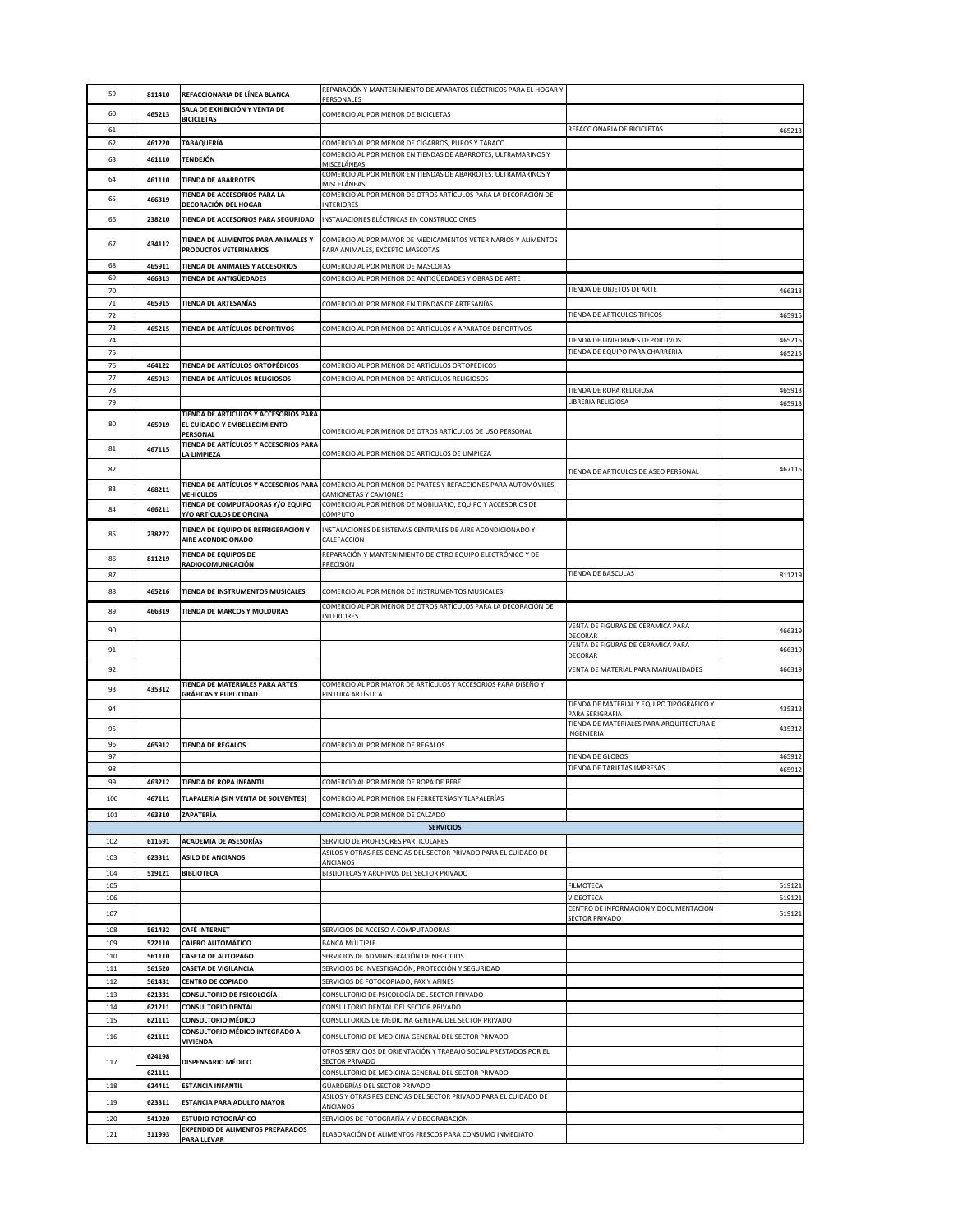| 122 |        |                                                                         |                                                                                                               | TAMALERIA                                                           | 311993 |
|-----|--------|-------------------------------------------------------------------------|---------------------------------------------------------------------------------------------------------------|---------------------------------------------------------------------|--------|
| 123 |        |                                                                         |                                                                                                               | COMERCIALIZACION Y ELABORACION DE FRAPPES                           | 311993 |
|     | 712111 |                                                                         | MUSEOS DEL SECTOR PRIVADO                                                                                     | E INFUSIONES                                                        |        |
| 124 | 466313 | GALERÍA DE ARTE                                                         | COMERCIO AL POR MENOR DE ANTIGÜEDADES Y OBRAS DE ARTE                                                         |                                                                     |        |
| 125 | 712111 | JARDÍN DE ARTE                                                          | MUSEOS DEL SECTOR PRIVADO                                                                                     |                                                                     |        |
| 126 | 611111 | JARDÍN DE NIÑOS (PREESCOLAR)                                            | ESCUELAS DE EDUCACIÓN PRESCOLAR DEL SECTOR PRIVADO                                                            |                                                                     |        |
| 127 | 813210 | <b>MONUMENTO RELIGIOSO</b>                                              | ASOCIACIONES Y ORGANIZACIONES RELIGIOSAS                                                                      |                                                                     |        |
|     | 712111 |                                                                         | MUSEOS DEL SECTOR PRIVADO                                                                                     |                                                                     |        |
| 128 | 466313 | PINACOTECA                                                              | COMERCIO AL POR MENOR DE ANTIGÜEDADES Y OBRAS DE ARTE                                                         |                                                                     |        |
| 129 | 542420 | <b>RENTADORA DE COPIADORAS</b>                                          | ALQUILER DE EQUIPO DE CÓMPUTO Y DE OTRAS MÁQUINAS Y MOBILIARIO DE                                             |                                                                     |        |
|     |        | RENTADORA DE EQUIPO Y MOBILIARIO                                        | OFICINA                                                                                                       |                                                                     |        |
| 130 | 532493 | PARA EVENTOS (SIN BODEGA)                                               | ALQUILER DE MAQUINARIA Y EQUIPO COMERCIAL Y DE SERVICIOS                                                      |                                                                     |        |
|     | 464122 | RENTADORA DE EQUIPOS DE                                                 | COMERCIO AL POR MENOR DE ARTÍCULOS ORTOPÉDICOS                                                                |                                                                     |        |
| 131 | 532299 | REHABILITACIÓN (SIN BODEGA)                                             | ALQUILER DE OTROS ARTÍCULOS PARA EL HOGAR Y PERSONALES                                                        |                                                                     |        |
|     | 532493 |                                                                         | ALQUILER DE MAQUINARIA Y EQUIPO COMERCIAL Y DE SERVICIOS                                                      |                                                                     |        |
| 132 | 532493 | RENTADORA DE EQUIPO DE SONIDO Y<br>VIDEO                                | ALQUILER DE MAQUINARIA Y EQUIPO COMERCIAL Y DE SERVICIOS                                                      |                                                                     |        |
|     |        |                                                                         |                                                                                                               | ALQUILER DE MAQUINARIA Y EQUIPO                                     |        |
| 133 |        |                                                                         |                                                                                                               | COMERCIAL Y DE SERVICIOS (REFRIGERADORES,<br>CONGELADORES)          | 532493 |
|     |        |                                                                         |                                                                                                               | ALQUILER DE EQUIPO FOTOGRAFICO,                                     |        |
| 134 |        |                                                                         |                                                                                                               | CINEMATROGAFICO                                                     | 532493 |
| 135 | 532291 | RENTADORA DE JUEGOS INFANTILES                                          | ALQUILER DE MESAS, SILLAS, VAJILLAS Y SIMILARES                                                               |                                                                     |        |
| 136 | 532291 | RENTADORA DE LONAS, TOLDOS Y<br><b>CUBIERTAS SIMILARES (SIN BODEGA)</b> | ALQUILER DE MESAS, SILLAS, VAJILLAS Y SIMILARES                                                               |                                                                     |        |
|     |        | RENTADORA DE TRAJES, VESTIDOS Y/O                                       |                                                                                                               |                                                                     |        |
| 137 | 532220 | <b>DISFRACES</b>                                                        | ALQUILER DE PRENDAS DE VESTIR                                                                                 |                                                                     |        |
| 138 | 811430 | REPARACIÓN DE CALZADOS                                                  | REPARACIÓN DE CALZADO Y OTROS ARTÍCULOS DE PIEL Y CUERO                                                       |                                                                     |        |
| 139 | 315225 | REPARACIÓN DE ROPA                                                      | CONFECCIÓN DE PRENDAS DE VESTIR SOBRE MEDIDA<br>REPARACIÓN Y MANTENIMIENTO DE OTROS ARTÍCULOS PARA EL HOGAR Y |                                                                     |        |
|     | 811499 |                                                                         | PERSONALES                                                                                                    |                                                                     |        |
|     |        | REPARACION DE TELEFONOS CELULARES Y                                     | REPARACIÓN Y MANTENIMIENTO DE EQUIPO ELECTRÓNICO Y DE EQUIPO DE                                               |                                                                     |        |
| 140 | 811219 | EQUIPOS DE RADIOCOMUNICACION                                            | PRECISIÓN                                                                                                     |                                                                     |        |
|     |        |                                                                         |                                                                                                               | REPARACION Y MANTENIMIENTO DE                                       |        |
| 141 |        |                                                                         |                                                                                                               | COMPUTADORAS, FOTOCOPIADORAS,                                       | 811219 |
|     |        |                                                                         |                                                                                                               | MAQUINAS DE ESCRIBIR ELECTRONICAS<br>REPARACION Y MANTENIMIENTO DE  |        |
| 142 |        |                                                                         |                                                                                                               | CALCULADORAS Y BASCULAS                                             | 811219 |
| 143 |        |                                                                         |                                                                                                               | REPARACION Y MANTENIMIENTO DE                                       | 811219 |
| 144 |        |                                                                         |                                                                                                               | MICROSCOPIOS Y EQUIPO MEDICO<br>RECARGA DE CARTUCHOS PARA TONER     | 811219 |
|     |        |                                                                         | REPARACIÓN Y MANTENIMIENTO DE OTROS ARTÍCULOS PARA EL HOGAR Y                                                 |                                                                     |        |
| 145 | 811499 | <b>REPARADORA DE RELOJES</b>                                            | PERSONALES                                                                                                    |                                                                     |        |
| 146 | 812110 | SALON DE BELLEZA O PELUQUERIA                                           | SALONES Y CLÍNICAS DE BELLEZA Y PELUQUERÍAS                                                                   |                                                                     |        |
| 147 |        |                                                                         |                                                                                                               | CUIDADO Y ARREGLO DE UÑAS                                           | 812111 |
| 148 |        |                                                                         |                                                                                                               | APLICACIÓN DE TATUAJES                                              | 812112 |
| 149 |        |                                                                         |                                                                                                               | SERVICIO DE DEPILACION CORPORAL                                     | 812111 |
| 150 |        |                                                                         |                                                                                                               | SERVICIO DE MASAJES REDUCTIVOS                                      | 812111 |
| 151 | 315225 | <b>SASTRERIA</b>                                                        | CONFECCIÓN DE PRENDAS DE VESTIR SOBRE MEDIDA                                                                  |                                                                     |        |
| 152 | 517110 | <b>SERVICIO DE INTERNET</b>                                             | OPERADORES DE SERVICIOS DE TELECOMUNICACIONES ALÁMBRICAS                                                      |                                                                     |        |
| 153 |        |                                                                         |                                                                                                               | SERVICIO DE INTERNET DE BANDA ANCHA Y                               | 517110 |
|     |        |                                                                         |                                                                                                               | BANDA ANGOSTA ALAMBRICO<br>SERVICIO DE VOZ SOBRE PROTOCOLO DE       |        |
| 154 |        |                                                                         |                                                                                                               | INTERNET (VOIP)ALAMBRICO                                            | 517110 |
|     |        |                                                                         |                                                                                                               | SERVICIO DE TELECOMUNICACIONES POR                                  |        |
| 155 |        |                                                                         |                                                                                                               | SISTEMA DE TELEVISION RESTRINGIDA<br><b>ALAMBRICA</b>               | 517110 |
| 156 | 812910 | SERVICIO DE REVELADO DE FOTOGRAFIAS Y                                   |                                                                                                               |                                                                     |        |
|     |        | PELICULAS                                                               | SERVICIOS DE REVELADO E IMPRESIÓN DE FOTOGRAFÍAS                                                              |                                                                     |        |
| 157 |        |                                                                         |                                                                                                               | COMERCIO DE ARTICULOS FOTOGRAFICOS                                  | 812910 |
| 158 | 812110 | SERVICIO PARA EL CUIDADO PERSONAL                                       | SALONES Y CLÍNICAS DE RELLEZA Y PELLIOLIERÍAS                                                                 |                                                                     |        |
| 159 |        |                                                                         |                                                                                                               | SALA DE MASAJES REDUCTIVOS Y DEPORTIVOS                             | 812110 |
| 160 | 711510 | <b>TALLER DE ARTE</b>                                                   | ARTISTAS, ESCRITORES Y TÉCNICOS INDEPENDIENTES                                                                |                                                                     |        |
| 161 |        |                                                                         |                                                                                                               | DISEÑADORES DE VESTUARIO TEATRAL                                    | 711510 |
| 162 |        |                                                                         |                                                                                                               | SERVICIO DE CAMAROGRAFOS Y FOTOGRAFOS                               | 711510 |
| 163 |        |                                                                         |                                                                                                               | <b>ARTISTICOS</b><br>SERVICIO DE COREOGRAFIA                        | 711510 |
| 164 |        |                                                                         |                                                                                                               | PRUDUCTORES EJECUTIVOS                                              | 711510 |
| 165 |        |                                                                         |                                                                                                               | SERVICIO DE PERIODISTAS INDEPENDIENTES                              | 711510 |
|     |        |                                                                         |                                                                                                               |                                                                     |        |
| 166 |        |                                                                         |                                                                                                               | SERVICIO DE LOCUCION                                                | 711510 |
| 167 |        |                                                                         |                                                                                                               | TAXIDERMISTA<br>RESTAURADORES DE OBRAS DE ARTE Y MUEBLES            | 711510 |
| 168 |        |                                                                         |                                                                                                               | ANTIGUOS                                                            | 711510 |
|     |        |                                                                         |                                                                                                               | SERVICIO DE ATLETAS Y CELEBRIDADES                                  |        |
| 169 |        |                                                                         |                                                                                                               | DEDICADOS A HACER APARICIONES PUBICAS<br><b>BAJO HONORARIOS</b>     | 711510 |
| 170 | 327111 | <b>TALLER DE ARTESANIAS</b>                                             | FABRICACIÓN DE ARTÍCULOS DE ALFARERÍA, PORCELANA Y LOZA                                                       |                                                                     |        |
|     |        |                                                                         |                                                                                                               | FABRICACION DE ARTICULOS DE ALFARERIA,                              |        |
| 171 |        |                                                                         |                                                                                                               | PORCELANA Y LOSA DE USO ELECTRICO Y                                 | 327111 |
|     |        |                                                                         |                                                                                                               | <b>ELECTRONICO</b><br>FABRICACION DE ARTICULOS DE ALFARERIA,        |        |
| 172 |        |                                                                         |                                                                                                               | PORCELANA Y LOSA DE USO ELECTRICO Y                                 | 327111 |
|     |        |                                                                         |                                                                                                               | <b>ELECTRONICO</b>                                                  |        |
| 173 | 339999 | <b>TALLER DE ARTESANIAS</b>                                             |                                                                                                               | ELABORACION DE MARCOS PARA CUADROS DE                               | 339999 |
| 174 |        |                                                                         | OTRAS INDUSTRIAS MANUFACTURERAS                                                                               | TODO TIPO DE MATERIAL<br>CORTE Y ENMARCADO DE ESPEJOS               | 339999 |
| 175 |        |                                                                         |                                                                                                               | FABRICACION DE FLORES ARTIFICIALES                                  | 339999 |
|     |        |                                                                         |                                                                                                               |                                                                     |        |
| 176 |        |                                                                         |                                                                                                               | FABRICACION DE POSTIZOS DE PELO ( PELUCAS)                          | 339999 |
| 177 |        |                                                                         |                                                                                                               | FABRICACION DE ENCENDEDORES, PIPAS Y<br><b>BOQUILLAS PARA FUMAR</b> | 339999 |
| 178 |        |                                                                         |                                                                                                               | FABRICACION DE SOMBRILLAS                                           | 339999 |
| 179 |        |                                                                         |                                                                                                               | <b>FABRICACION DE BASTONES</b>                                      | 339999 |
|     |        |                                                                         |                                                                                                               |                                                                     |        |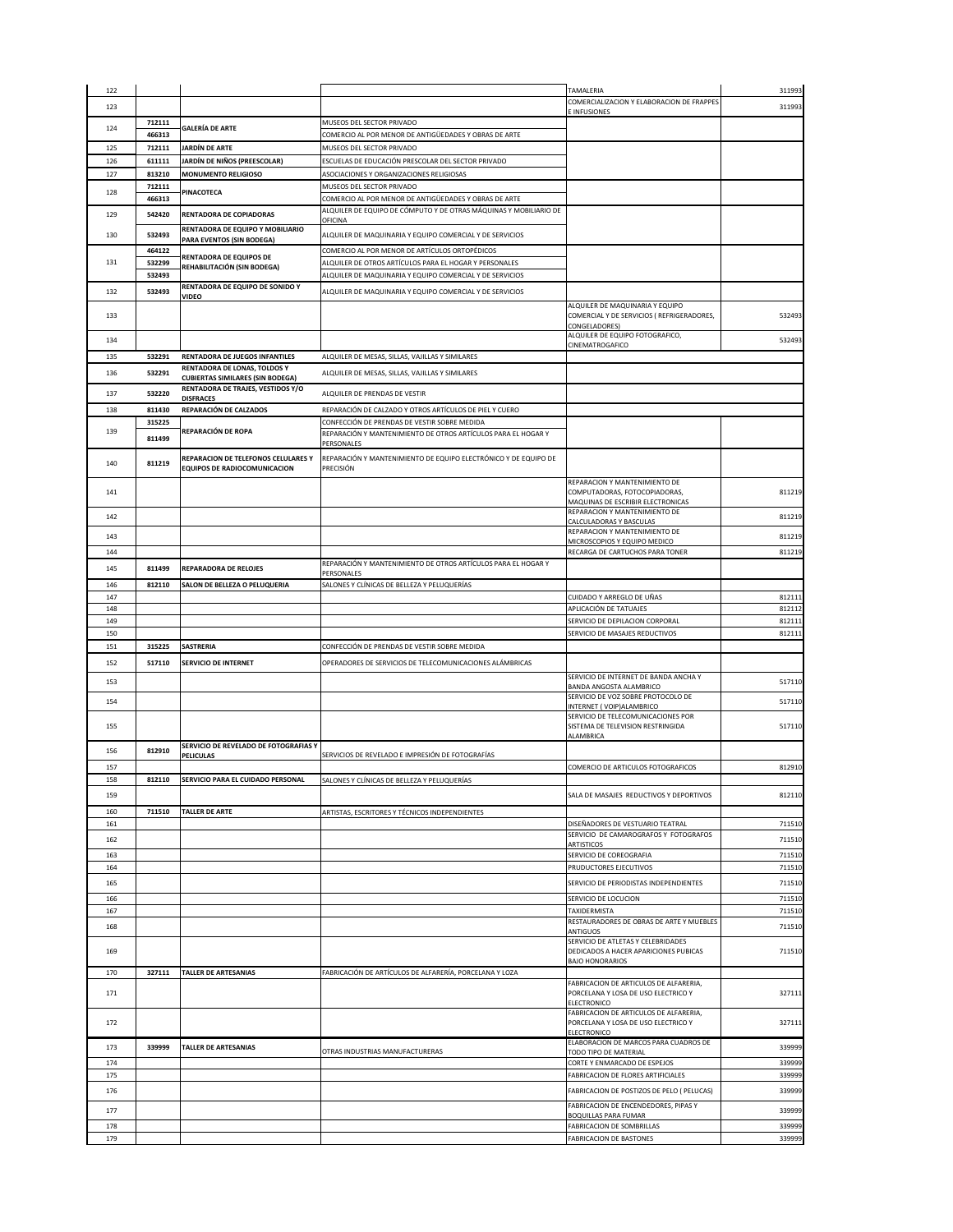| 180        |                  |                                                 |                                                                       | FABRICACION DE MANIQUIES Y MASCARAS                                                                                                                             | 339999           |
|------------|------------------|-------------------------------------------------|-----------------------------------------------------------------------|-----------------------------------------------------------------------------------------------------------------------------------------------------------------|------------------|
| 181        |                  |                                                 |                                                                       | FABRICACION DE ARTESANIAS A BASE DE<br>CONCHAS Y OTROS MATERIALES                                                                                               | 339999           |
| 182        | 339912           | TALLER DE JOYERIA                               | ORFEBRERÍA Y JOYERÍA DE METALES Y PIEDRAS PRECIOSAS                   | FABRICACION DE CUCHILLERIA DE MESA CON                                                                                                                          |                  |
| 183        |                  |                                                 |                                                                       | METALES PRECIOSOS                                                                                                                                               | 339912           |
| 184        | 322299           | TALLER DE PIÑATAS                               | FABRICACIÓN DE OTROS PRODUCTOS DE CARTÓN Y PAPEL                      | FABRICACION DE PRODUCTOS DE PAPEL Y                                                                                                                             |                  |
| 185<br>186 |                  |                                                 |                                                                       | CARTON MOLDEADO<br>MANUALIDADES DE CARTON Y PAPEL                                                                                                               | 322299<br>322299 |
| 187        |                  |                                                 |                                                                       | ARTICULOS DE CARTON Y PAPEL PARA FIESTAS                                                                                                                        | 322299           |
| 188        | 811493           | TALLER DE REPARACIÓN DE BICICLETAS              | REPARACIÓN Y MANTENIMIENTO DE BICICLETAS                              |                                                                                                                                                                 |                  |
| 189        | 811499           | TALLER DE REPARACION DE ROPA Y<br>CALZADO       | REPARACIÓN Y MANTENIMIENTO DE ARTÍCULOS PARA EL HOGAR Y<br>PERSONALES |                                                                                                                                                                 |                  |
| 190        |                  |                                                 |                                                                       | REPARACION MANTENIMIENTO Y MODIFICACION<br>DE EMBARCACIONES RECREATIVAS(EXCEPTO                                                                                 | 811499           |
| 191        |                  |                                                 |                                                                       | YATES QUE REQUIERAN TRIPULACION)<br>REPARACION MANTENIMIENTO Y MODIFICACION                                                                                     | 811499           |
|            |                  |                                                 |                                                                       | DE INSTRUMENTOS MUSICALES<br>REPARACION MANTENIMIENTO Y MODIFICACION                                                                                            |                  |
| 192        |                  |                                                 |                                                                       | DE RELOJES Y JOYAS<br>REPARACION MANTENIMIENTO Y MODIFICACION                                                                                                   | 811499           |
| 193        |                  |                                                 |                                                                       | DE JUGUETES                                                                                                                                                     | 811499           |
| 194        |                  |                                                 |                                                                       | REPARACION MANTENIMIENTO Y MODIFICACION<br>DE PARAGUAS Y SOMBREROS                                                                                              | 811499           |
| 195        |                  |                                                 |                                                                       | REPARACION DE ROPA DE MATERIALES<br>DISTINTOS A LA PIEL Y EL CUERO                                                                                              | 811499           |
| 196        |                  |                                                 |                                                                       | AFILADO DE CUCHILLOS Y TIJERAS                                                                                                                                  | 811499           |
| 197        |                  |                                                 |                                                                       | SOLDADURA DE ARTICULOS PARA EL HOGAR                                                                                                                            | 811499           |
| 198        | 532230           | <b>VIDEOCLUB</b>                                | ALQUILER DE VIDEOCASETES Y DISCOS                                     | ALQUILER DE CASETES DE JUEGOS DE VIDEO                                                                                                                          | 532230           |
| 199<br>200 |                  |                                                 |                                                                       | ALQUILER DE DISCOS DE ACETATO                                                                                                                                   | 532230           |
| 201        |                  |                                                 |                                                                       | ALQUILER DE DISCOS COMPACTOS Y DVD                                                                                                                              | 532230           |
|            |                  |                                                 | <b>OFICINAS</b>                                                       |                                                                                                                                                                 |                  |
| 202<br>203 | 524130<br>561510 | AFIANZADORA<br><b>AGENCIA DE VIAJES</b>         | COMPAÑÍA AFIANZADORA<br>AGENCIA DE VIAJES                             |                                                                                                                                                                 |                  |
|            |                  |                                                 |                                                                       | ORGANIZACIÓN DE EXCURSIONES Y PAQUETES                                                                                                                          |                  |
| 204        |                  |                                                 |                                                                       | TURISTICOS PARA AGENCIA DE VIAJES                                                                                                                               | 561510           |
| 205<br>206 | 524110<br>541110 | <b>ASEGURADORA</b><br>DESPACHO DE PROFESIONISTA | COMPAÑÍA DE SEGUROS                                                   | CORREDURIA PUBLICA                                                                                                                                              | 541110           |
|            |                  |                                                 |                                                                       | CONSULTORIA EN ADMINISTRACION DE                                                                                                                                |                  |
| 207        |                  |                                                 |                                                                       | SERVICIOS PÚBLICOS Y TELECOMUNICACIONES                                                                                                                         | 541510           |
| 208        |                  |                                                 |                                                                       | CERTIFICACION DE SISTEMAS ADMINISTRATIVOS                                                                                                                       | 541211           |
| 209<br>210 |                  |                                                 |                                                                       | CONSULTORIA EN PUBLICIDAD<br>PLANEACION Y DISEÑO DE PAISAJE                                                                                                     | 541430<br>541320 |
| 211        |                  |                                                 |                                                                       | SERVICIOS JURÍDICOS                                                                                                                                             | 541110           |
| 212        |                  |                                                 |                                                                       | SERVICIOS DE ARQUITECTURA                                                                                                                                       | 541310           |
| 213        |                  |                                                 |                                                                       | SERVICIOS DE ARQUITECTURA DE PAISAJE Y<br>URBANISMO                                                                                                             | 541320           |
| 214        |                  |                                                 |                                                                       | SERVICIOS DE INGENIERÍA                                                                                                                                         | 541330           |
| 215<br>216 |                  |                                                 |                                                                       | SERVICIOS DE ELABORACIÓN DE MAPAS<br>DISEÑO DE MODAS Y OTROS DISEÑOS                                                                                            | 541370<br>541490 |
|            |                  |                                                 |                                                                       | <b>SPECIALIZADOS</b><br>SERVICIOS DE CONSULTORÍA EN MEDIO                                                                                                       |                  |
| 217        |                  |                                                 |                                                                       | AMBIENTE                                                                                                                                                        | 541620           |
| 218        |                  |                                                 |                                                                       | SERVICIOS DE CONTABILIDAD Y AUDITORÍA                                                                                                                           | 541211           |
| 219<br>220 |                  |                                                 |                                                                       | SERVICIOS DE INSPECCIÓN DE EDIFICIOS<br>DISEÑO Y DECORACIÓN DE INTERIORES                                                                                       | 541350<br>541410 |
| 221        |                  |                                                 |                                                                       | DISEÑO INDUSTRIAL                                                                                                                                               | 541420           |
| 222        |                  |                                                 |                                                                       | DISEÑO GRÁFICO<br>SERVICIO DE ARTISTA DEDICADO AL DIBUJO E                                                                                                      | 541430           |
| 223        |                  |                                                 |                                                                       | ILUSTRACION                                                                                                                                                     | 541430           |
| 224        |                  |                                                 |                                                                       | SERVICIO DE INTERPRETACION / TRADUCCION                                                                                                                         | 541430           |
| 225        |                  |                                                 |                                                                       | SERVICIO DE DISEÑO DE SISTEMAS DE CÓMPUTO<br>Y SERVICIOS RELACIONADOS                                                                                           | 541510           |
| 226        |                  |                                                 |                                                                       | SERVICIOS DE CONSULTORÍA EN<br>ADMINISTRACIÓN                                                                                                                   | 541610           |
| 227        |                  |                                                 |                                                                       | SERVICIOS DE INVESTIGACIÓN CIENTÍFICA Y<br>DESARROLLO EN CIENCIAS NATURALES Y<br>EXACTAS, INGENIERÍA, Y CIENCIAS DE LA VIDA,<br>PRESTADOS POR EL SECTOR PRIVADO | 541711           |
| 228        |                  |                                                 |                                                                       | SERVICIOS DE INVESTIGACIÓN CIENTÍFICA Y<br>DESARROLLO EN CIENCIAS SOCIALES Y<br>HUMANIDADES PRESTADOS POR EL SECTOR<br>PRIVADO                                  | 541721           |
| 229        |                  |                                                 |                                                                       | SERVICIO DE ARTISTA DEDICADO AL DIBUJO E<br>ILUSTRACION                                                                                                         | 541430           |
| 230        |                  |                                                 |                                                                       | SERVICIO DE INTERPRETACION / TRADUCCION                                                                                                                         | 541430           |
| 231        | 561110           | OFICINA ADMINISTRATIVA                          | SERVICIOS DE ADMINISTRACIÓN DE NEGOCIOS                               |                                                                                                                                                                 |                  |
| 232        | 561990           | OFICINA DE CONTRATACIÓN DE SERVICIOS            | OTROS SERVICIOS DE APOYO A LOS NEGOCIOS                               |                                                                                                                                                                 |                  |
| 233        | 812990           | OFICINA DE ORGANIZACIÓN DE EVENTOS              |                                                                       |                                                                                                                                                                 |                  |
| 234        |                  |                                                 | OTROS SERVICIOS PERSONALES                                            | SERVICIO DE MAQUINA FOTOGRAFICO CON                                                                                                                             | 812990           |
| 235        |                  |                                                 |                                                                       | MONEDA<br>CASILLERO CON MONEDAS                                                                                                                                 | 812990           |
| 236        |                  |                                                 |                                                                       | GUARDAPAQUETES                                                                                                                                                  | 812990           |